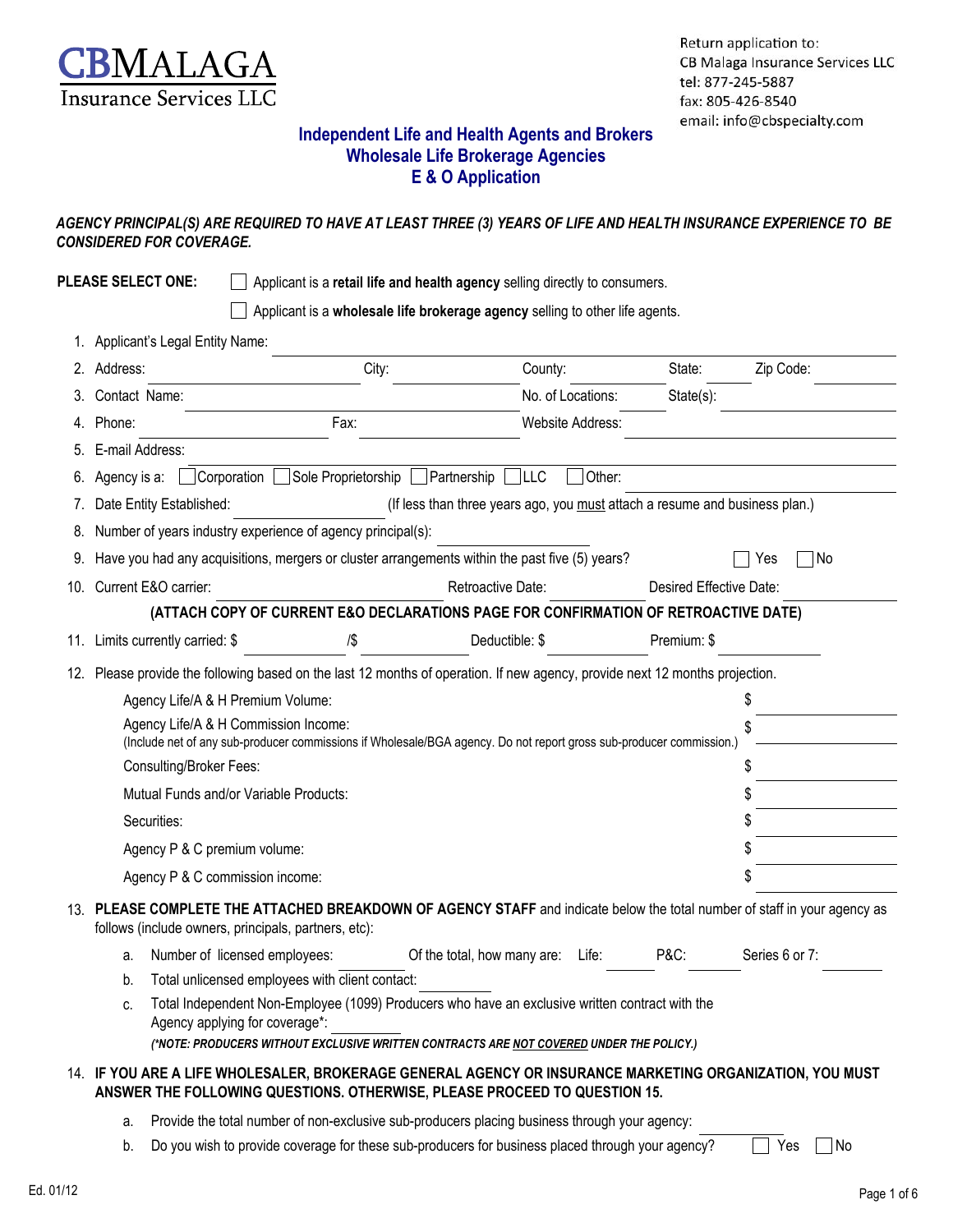|     | 15. Has the Applicant been the subject of disciplinary action or investigation as a result of professional activities?                                                                                                                  | Yes                  | l No |      |  |  |
|-----|-----------------------------------------------------------------------------------------------------------------------------------------------------------------------------------------------------------------------------------------|----------------------|------|------|--|--|
| 16. | In the past 5 years, number of $E \& O$ claims:<br>Total Amount Paid \$<br>3 or more                                                                                                                                                    |                      |      |      |  |  |
| 17. | Does the Applicant have any knowledge of any potential errors or omissions claim(s)?                                                                                                                                                    | Yes                  | l No |      |  |  |
| 18. | Has the Applicant ever had E&O coverage declined, cancelled or refused renewal? (Not applicable in MO)                                                                                                                                  | Yes                  | l No |      |  |  |
| 19. | During the past 5 years, has the Applicant made an "adjustment" or "goodwill payment" in settlement of any dispute?<br>If yes, attach explanation concerning payments of \$500.00 or more, exclusive of company draft authority.<br>Yes |                      |      |      |  |  |
|     | (If yes to any of the above [#15-19], please provide details by attachment to this application)                                                                                                                                         |                      |      |      |  |  |
| 20. | Have any employees attended an E&O loss prevention seminar or other industry related education courses within<br>$\%$<br>the past twelve months? If yes, provide the percentage of management staff attending:                          | Yes                  | No.  |      |  |  |
| 21. | Percentage of business placed with Admitted carriers rated below B+ by A. M. Best:                                                                                                                                                      |                      | $\%$ |      |  |  |
| 22. | Percentage of Non-Admitted carriers rated below A- by A. M. Best:                                                                                                                                                                       |                      | $\%$ |      |  |  |
| 23. | Percentage of carriers that are not rated by A. M. Best:                                                                                                                                                                                |                      | $\%$ |      |  |  |
| 24. | $\%$<br>Percentage of business placed:<br>Direct for consumers as a retail agent                                                                                                                                                        | For other agents     |      | $\%$ |  |  |
| 25. | (Brokerage, General Agent or Wholesaler)<br>Through a BGA/Wholesaler<br>%<br>Percentage of business placed:                                                                                                                             | Direct with carriers |      | %    |  |  |
| 26. | %<br>Percentage of business placed with carriers that are:<br>Admitted                                                                                                                                                                  | Non-Admitted         |      | $\%$ |  |  |
|     |                                                                                                                                                                                                                                         |                      |      |      |  |  |

27. List top 5 insurance carriers business is placed with and the revenues (your commission) derived from placement:

| <b>INSURANCE CARRIER</b> | <b>REVENUES</b> | <b>INSURANCE CARRIER</b> | <b>REVENUES</b> |
|--------------------------|-----------------|--------------------------|-----------------|
| $\mathbf{1}$ .           |                 | т.                       |                 |
| l 2.                     |                 | J.                       |                 |
| l3.                      |                 |                          |                 |

28. Please indicate the percentage of the commission or fees derived from each line of business listed below:

### **THE TOTAL OF ALL LINES OF BUSINESS LISTED MUST EQUAL 100%**

| LIFE, ACCIDENT & HEALTH, MUTUAL FUNDS,<br><b>VARIABLE PRODUCTS, ETC.</b> | <b>SECURITIES (Series 7)</b><br>Securities coverage offered by endorsement with a sub-limit of<br>\$1m/\$1m and \$5,000 per claim deductible |      |  |  |
|--------------------------------------------------------------------------|----------------------------------------------------------------------------------------------------------------------------------------------|------|--|--|
| Individual Life                                                          | Registered Investment Advisor Fees                                                                                                           |      |  |  |
| Group Life                                                               | <b>Stocks</b>                                                                                                                                |      |  |  |
| Individual Accident & Health                                             | Bonds, Investment Grade                                                                                                                      |      |  |  |
| Group Accident & Health-Fully Insured                                    | Bonds, All Other                                                                                                                             |      |  |  |
| Group Accident & Health-Self Insured                                     | <b>Unregistered Securities</b>                                                                                                               |      |  |  |
| Long Term Care                                                           | Unit Investment Trusts                                                                                                                       |      |  |  |
| Equity Indexed Annuities (EIA)                                           | <b>Limited Partnerships</b>                                                                                                                  |      |  |  |
| HMO/PPO/DSP                                                              | <b>REIT<sub>s</sub></b>                                                                                                                      |      |  |  |
| <b>Fixed Annuities</b>                                                   | 1031 Exchanges                                                                                                                               |      |  |  |
| <b>Structured Settlement Annuities</b>                                   | <b>Private Placement Offerings</b>                                                                                                           |      |  |  |
| Variable Annuities                                                       | <b>Broker/Dealer Fees</b>                                                                                                                    |      |  |  |
| Variable Life                                                            | Other (Describe):                                                                                                                            |      |  |  |
| <b>Mutual Funds</b>                                                      |                                                                                                                                              |      |  |  |
| Life Settlement Transactions/Viaticals                                   | <b>OTHER SERVICES</b>                                                                                                                        |      |  |  |
| Employee Benefit Plan Administration                                     | Property and Casualty Insurance                                                                                                              |      |  |  |
| <b>Actuarial Services</b>                                                | (Complete Supplement B attached if seeking coverage for                                                                                      |      |  |  |
| 412(i) and 419 Plans                                                     | these activities which are excluded under the base policy.)                                                                                  |      |  |  |
| Other (Describe):                                                        |                                                                                                                                              |      |  |  |
| TOTAL OF ALL LINES OF BUSINESS SHOULD EQUAL 100%                         |                                                                                                                                              | 100% |  |  |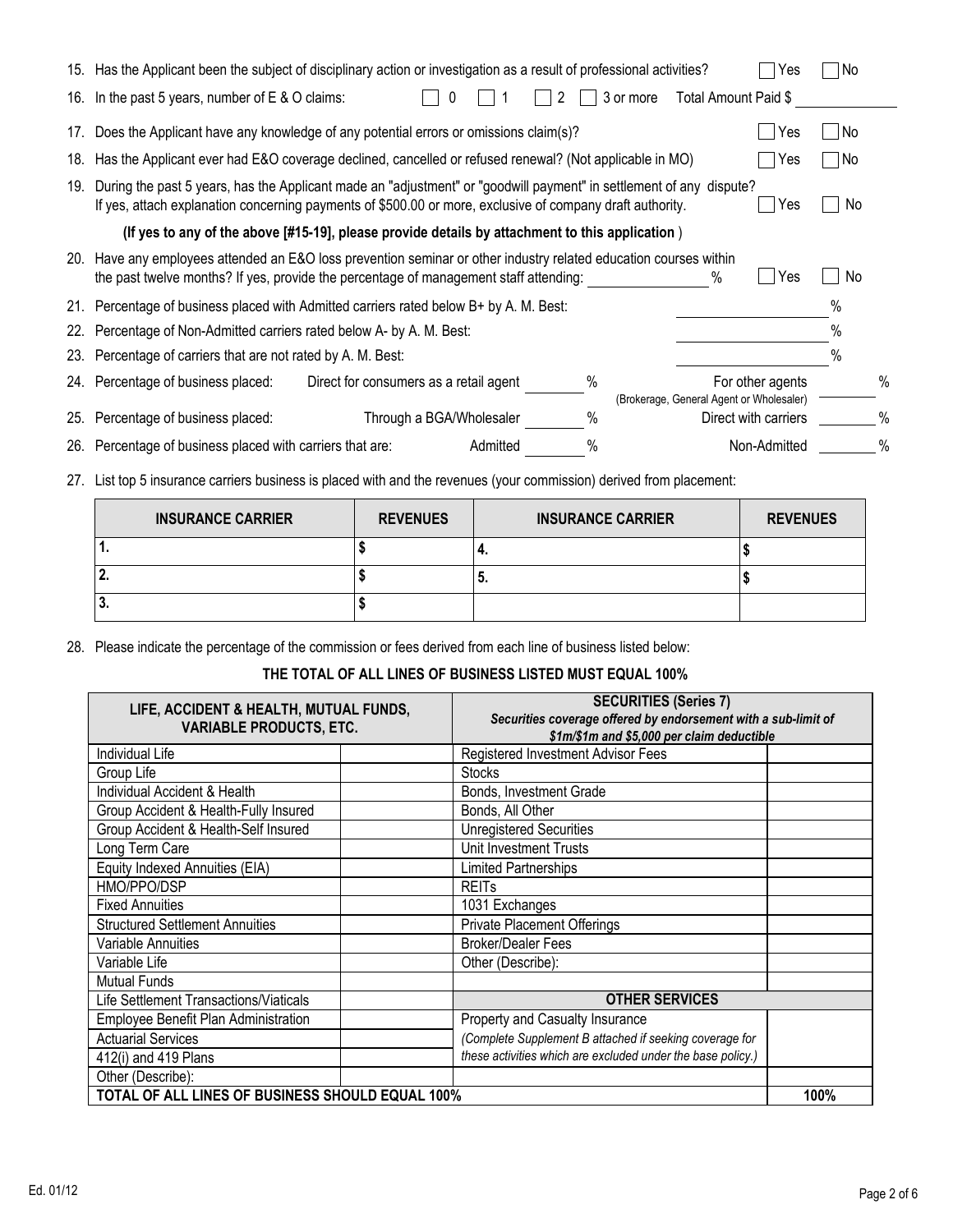| 29.   | Is there any coverage placed, or involvement with or responsibility as an administrator for self-insured trusts<br>captives or risk retention groups, risk purchasing groups, PEO's, Multiple Employer Trusts (MET) or Multiple<br>Employer Welfare Arrangements (MEWA)? | Yes                                                                                                                                                                                                                                                                                                                                                                                                                                                                                                                                                                                                                                                                                                          | No                                |               |    |
|-------|--------------------------------------------------------------------------------------------------------------------------------------------------------------------------------------------------------------------------------------------------------------------------|--------------------------------------------------------------------------------------------------------------------------------------------------------------------------------------------------------------------------------------------------------------------------------------------------------------------------------------------------------------------------------------------------------------------------------------------------------------------------------------------------------------------------------------------------------------------------------------------------------------------------------------------------------------------------------------------------------------|-----------------------------------|---------------|----|
|       |                                                                                                                                                                                                                                                                          | 30. Office Procedures (Loss Control credits may be available in this area.)                                                                                                                                                                                                                                                                                                                                                                                                                                                                                                                                                                                                                                  |                                   |               |    |
|       | a.                                                                                                                                                                                                                                                                       | Is proof of errors & omissions liability insurance required from agents/brokers and/or<br>sub-agents/brokers that place business with your agency?                                                                                                                                                                                                                                                                                                                                                                                                                                                                                                                                                           |                                   | N/A<br>Yes    | No |
|       | b.                                                                                                                                                                                                                                                                       | Is there an in-house policy/procedures manual in use?                                                                                                                                                                                                                                                                                                                                                                                                                                                                                                                                                                                                                                                        |                                   | Yes           | No |
|       | c.                                                                                                                                                                                                                                                                       | Is there a procedure for documenting phone conversations?                                                                                                                                                                                                                                                                                                                                                                                                                                                                                                                                                                                                                                                    |                                   | ∣Yes          | No |
|       | d.                                                                                                                                                                                                                                                                       | Is all incoming mail date stamped?                                                                                                                                                                                                                                                                                                                                                                                                                                                                                                                                                                                                                                                                           |                                   | Yes           | No |
|       | е.                                                                                                                                                                                                                                                                       | Are there procedures that preserve the confidential nature of client's information?                                                                                                                                                                                                                                                                                                                                                                                                                                                                                                                                                                                                                          |                                   | Yes           | No |
|       | f.                                                                                                                                                                                                                                                                       | Is there an in-house training program for employees?                                                                                                                                                                                                                                                                                                                                                                                                                                                                                                                                                                                                                                                         |                                   | Yes           | No |
|       | g.                                                                                                                                                                                                                                                                       | Is there a procedure or checklist used in reviewing client coverage/limit requirements?                                                                                                                                                                                                                                                                                                                                                                                                                                                                                                                                                                                                                      |                                   | Yes           | No |
|       | h.                                                                                                                                                                                                                                                                       | Are written or electronic records maintained outlining details of all critical conversations,<br>including verbal Instructions and oral agreements?                                                                                                                                                                                                                                                                                                                                                                                                                                                                                                                                                          |                                   | Yes           | No |
|       | i.                                                                                                                                                                                                                                                                       | Does the applicant document client's acceptance and rejection of offers, coverage,<br>conditions and limitations?                                                                                                                                                                                                                                                                                                                                                                                                                                                                                                                                                                                            |                                   | Yes           | No |
|       | j.                                                                                                                                                                                                                                                                       | Are policies/endorsements checked against the application and other client requests for<br>coverage prior to delivery to clients?                                                                                                                                                                                                                                                                                                                                                                                                                                                                                                                                                                            |                                   | Yes           | No |
|       |                                                                                                                                                                                                                                                                          | If you have answered "No" to any of the questions in 30. above, please explain:                                                                                                                                                                                                                                                                                                                                                                                                                                                                                                                                                                                                                              |                                   |               |    |
|       |                                                                                                                                                                                                                                                                          | 31. Desired Limits of Liability (each claim/aggregate limit applies):<br>\$1,000,000/\$1,000,000<br>1\$1,000,000/\$2,000,000                                                                                                                                                                                                                                                                                                                                                                                                                                                                                                                                                                                 | \$1,000,000/\$3,000,000<br>Other: |               |    |
|       |                                                                                                                                                                                                                                                                          | 32. Desired Deductible (each claim/aggregate deductible applies):                                                                                                                                                                                                                                                                                                                                                                                                                                                                                                                                                                                                                                            |                                   |               |    |
|       | \$2,500/\$7,500                                                                                                                                                                                                                                                          | \$5,000/\$15,000<br>$\sqrt{\$10,000/\$30,000}$                                                                                                                                                                                                                                                                                                                                                                                                                                                                                                                                                                                                                                                               | Other:                            |               |    |
|       |                                                                                                                                                                                                                                                                          | 33. Optional Coverage - Personal Production<br>Personal Production is coverage afforded to licensed employees of an insured entity upon authorization by agency management for<br>Personal Production. Personal Production is only available to agency principals and employees.                                                                                                                                                                                                                                                                                                                                                                                                                             |                                   |               |    |
|       | a.                                                                                                                                                                                                                                                                       | Do you desire coverage for Personal Production?                                                                                                                                                                                                                                                                                                                                                                                                                                                                                                                                                                                                                                                              |                                   | Yes           | No |
|       | b.                                                                                                                                                                                                                                                                       | How many principals or employees within your firm write personal production?                                                                                                                                                                                                                                                                                                                                                                                                                                                                                                                                                                                                                                 |                                   |               |    |
|       | C.                                                                                                                                                                                                                                                                       | Is revenue from Personal Production less than 5% of the total agency revenue?                                                                                                                                                                                                                                                                                                                                                                                                                                                                                                                                                                                                                                |                                   | $7$ Yes       | No |
|       | d.                                                                                                                                                                                                                                                                       | Have any of the individuals applying for Personal Production coverage had a claim involving their<br>Personal Production in the past 5 years?                                                                                                                                                                                                                                                                                                                                                                                                                                                                                                                                                                |                                   | $\Box$ Yes    | No |
|       |                                                                                                                                                                                                                                                                          | NOTE: Coverage for Personal Production will be limited to the products and services as defined in the policy.                                                                                                                                                                                                                                                                                                                                                                                                                                                                                                                                                                                                |                                   |               |    |
|       |                                                                                                                                                                                                                                                                          | PROVIDE A COPY OF THE APPLICANTS INSURANCE AGENT'S ERRORS AND OMISSIONS CARRIER LOSS RUNS FOR THE PAST 5 YEARS.<br>THE LOSS RUNS MUST BE DATED WITHIN THE PAST 60 DAYS.                                                                                                                                                                                                                                                                                                                                                                                                                                                                                                                                      |                                   |               |    |
|       |                                                                                                                                                                                                                                                                          | It is agreed that if any applicant or director, officer, manager, member, partner, employee or agent of the applicant for whom coverage is being applied for has<br>knowledge of any information concerning any such fact, circumstance, situation, act, error or omissions, whether or not identified in response to Question 16 or 17,<br>any claims arising therefrom is hereby excluded from coverage under the policy, if issued.<br>It is hereby agreed that the information provided above is true and correct, and is material in deciding whether to issue the above coverage to the Applicant.<br>MUST BE SIGNED AND DATED BY OWNER, PARTNER OR SENIOR OFFICER OF THE AGENCY APPLYING FOR COVERAGE |                                   |               |    |
|       |                                                                                                                                                                                                                                                                          |                                                                                                                                                                                                                                                                                                                                                                                                                                                                                                                                                                                                                                                                                                              |                                   |               |    |
| Name: |                                                                                                                                                                                                                                                                          | (Print Name)                                                                                                                                                                                                                                                                                                                                                                                                                                                                                                                                                                                                                                                                                                 | Title:                            | (Print Title) |    |
|       |                                                                                                                                                                                                                                                                          |                                                                                                                                                                                                                                                                                                                                                                                                                                                                                                                                                                                                                                                                                                              |                                   |               |    |
|       | Signature:                                                                                                                                                                                                                                                               | (Owner, Partner or Senior Officer)                                                                                                                                                                                                                                                                                                                                                                                                                                                                                                                                                                                                                                                                           | Date:<br>(Month/Day/Year)         |               |    |
|       |                                                                                                                                                                                                                                                                          |                                                                                                                                                                                                                                                                                                                                                                                                                                                                                                                                                                                                                                                                                                              |                                   |               |    |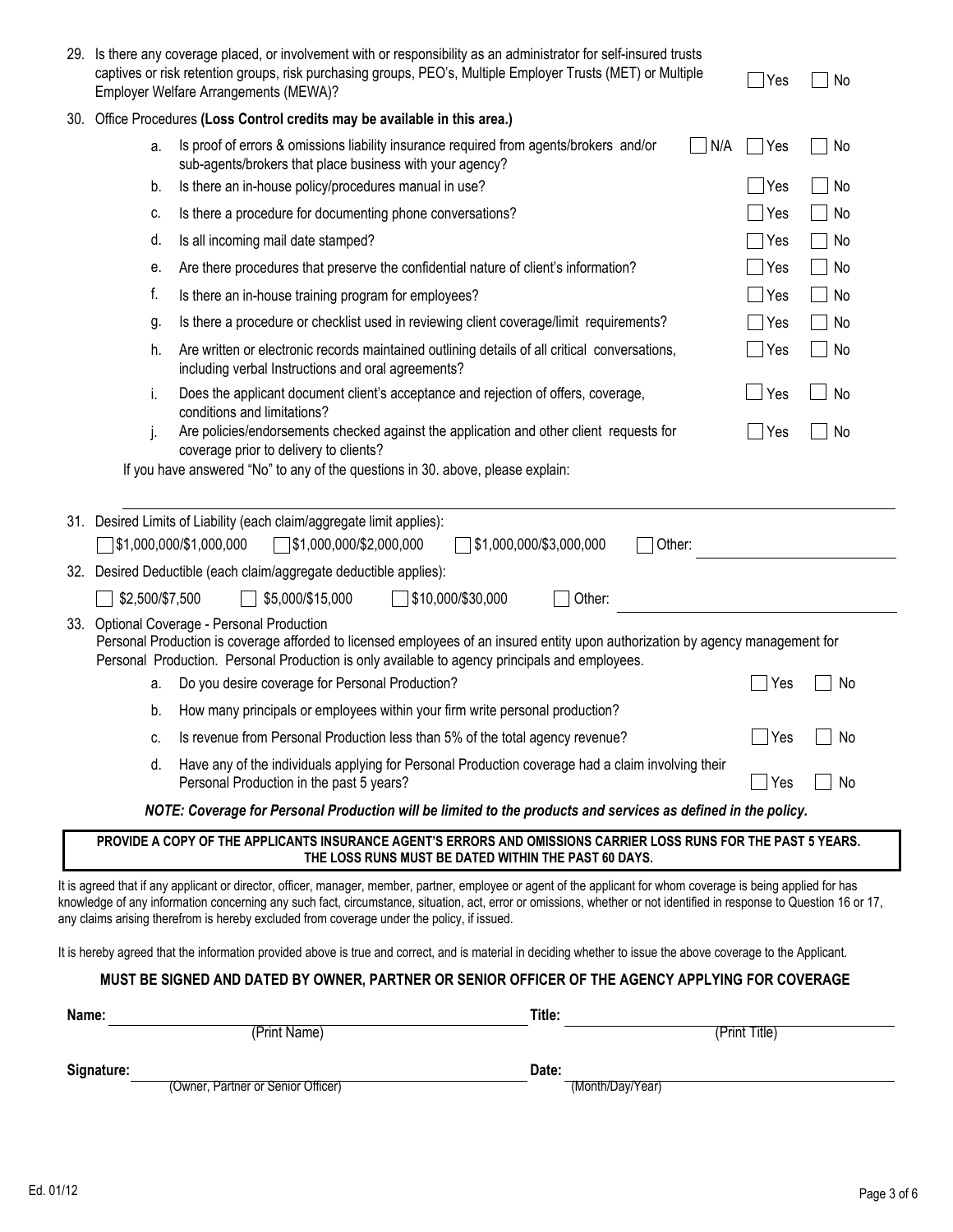#### **Fraud Warning**

Any person who knowingly and with intent to defraud any insurance company or other person files an application for insurance or submits a claim containing any materially false information, or conceals for the purpose of misleading, information concerning any fact material thereto, commits a fraudulent insurance act, which is a crime.

| <b>Arkansas Fraud Warning</b>          | Any person who knowingly presents a false or fraudulent claim for payment of a loss or benefit or knowingly presents false<br>information in an application for insurance is guilty of a crime and may be subject to fines and confinement in prison.                                                                                                                                                                                                                                                                                                                                                                                                                                                                    |
|----------------------------------------|--------------------------------------------------------------------------------------------------------------------------------------------------------------------------------------------------------------------------------------------------------------------------------------------------------------------------------------------------------------------------------------------------------------------------------------------------------------------------------------------------------------------------------------------------------------------------------------------------------------------------------------------------------------------------------------------------------------------------|
| <b>Colorado Fraud Warning</b>          | It is unlawful to knowingly provide false, incomplete or misleading facts or information to an insurance company for the<br>purpose of defrauding or attempting to defraud the company. Penalties may include imprisonment, fines, denial of insurance<br>and civil damages. Any insurance company or agent of an insurance company who knowingly provides false, incomplete or<br>misleading facts or information to a policy holder or claimant for the purpose of defrauding or attempting to defraud the<br>policyholder or claimant with regard to a settlement or award payable from the insurance proceeds shall be reported to the<br>Colorado Division of Insurance with the department of regulatory agencies. |
| <b>District of Columbia Applicants</b> | It is a crime to provide false or misleading information to an insurer for the purpose of defrauding the insurer or any other<br>person. Penalties include imprisonment and/or fines. In addition, an insurer may deny insurance benefits if false information<br>materially related to a claim was provided by an applicant.                                                                                                                                                                                                                                                                                                                                                                                            |
| <b>Florida Fraud Warning</b>           | Any person who knowingly and with intent to injure, defraud, or deceive any insurer files a statement of claim or an application<br>containing any false, incomplete, or misleading information is guilty of a felony of the third degree.                                                                                                                                                                                                                                                                                                                                                                                                                                                                               |
| Hawaii Warning                         | For your protection, Hawaii law requires you to be informed that presenting a fraudulent claim for payment of a loss or benefit<br>is a crime punishable by fines or imprisonment, or both.                                                                                                                                                                                                                                                                                                                                                                                                                                                                                                                              |
| <b>Kentucky Fraud Warning</b>          | Any person who knowingly and with intent to defraud any insurance company or other person files an application for insurance<br>containing any materially false information or conceals for the purpose of misleading, information concerning any fact material<br>thereto commits a fraudulent insurance act, which is a crime.                                                                                                                                                                                                                                                                                                                                                                                         |
| Louisiana Applicants                   | Any person who knowingly presents a false or fraudulent claim for payment of a loss or benefit or knowingly presents false<br>information in an application for insurance is guilty of a crime and may be subject to fines and confinement in prison.                                                                                                                                                                                                                                                                                                                                                                                                                                                                    |
| <b>Maine Applicants</b>                | It is a crime to knowingly provide false, incomplete or misleading information to an insurance company for the purpose of<br>defrauding the company. Penalties may include imprisonment, fines or a denial of insurance benefits.                                                                                                                                                                                                                                                                                                                                                                                                                                                                                        |
| <b>New Jersey Applicants</b>           | Any person who includes any false or misleading information on an application for an insurance policy is subject to criminal<br>and civil penalties.                                                                                                                                                                                                                                                                                                                                                                                                                                                                                                                                                                     |
| <b>New Mexico Applicants</b>           | Any person who knowingly presents a false and fraudulent claim for payment of a loss or benefit or knowingly presents false<br>information in an application for insurance is guilty of a crime and may be subject to civil fines and penalties.                                                                                                                                                                                                                                                                                                                                                                                                                                                                         |
| <b>New York Applicants</b>             | Any person who knowingly and with intent to defraud any insurance company or other person files an application for insurance<br>containing any materially false information or conceals for the purpose of misleading, information concerning any material fact<br>thereto commits a fraudulent insurance act which is a crime, and shall be also subject to a civil penalty not to exceed five<br>thousand dollars and the stated value of the claim for each violation.                                                                                                                                                                                                                                                |
| <b>Ohio Applicants</b>                 | Any person who, with intent to defraud or knowing that he is facilitating a fraud against an insurer, submits an application or<br>files a claim containing a false or deceptive statement is guilt of insurance fraud.                                                                                                                                                                                                                                                                                                                                                                                                                                                                                                  |
| <b>Oklahoma Applicants</b>             | Any person who knowingly, and with intent to injure, defraud or deceive any insurer, makes any claim for the proceeds of an<br>insurance policy containing a false or deceptive statement is guilty of insurance fraud.                                                                                                                                                                                                                                                                                                                                                                                                                                                                                                  |
| <b>Oregon Applicants</b>               | Any person who knowingly and with intent to defraud or solicit another to defraud an insurer: (1) by submitting an application<br>or; (2) filing a claim containing a false statement as to any material fact may be violating state law.                                                                                                                                                                                                                                                                                                                                                                                                                                                                                |
| Pennsylvania Fraud Warning             | Any person who knowingly and with intent to defraud any insurance company or other person files an application for insurance<br>or statement of claim containing any materially false information, or conceals for the purpose of misleading, information<br>concerning any fact material thereto, commits a fraudulent insurance act, which is a crime and subjects such person to<br>criminal and civil penalties.                                                                                                                                                                                                                                                                                                     |
| <b>Tennessee Fraud Warning</b>         | It is a crime to knowingly provide false, incomplete or misleading information to an insurance company for the purposes of<br>defrauding the company. Penalties include imprisonment, fines and denial of insurance benefits.                                                                                                                                                                                                                                                                                                                                                                                                                                                                                            |
| <b>Virginia Applicants</b>             | It is a crime to knowingly provide false, incomplete or misleading information to an insurance company for the purpose of<br>defrauding the company. Penalties include imprisonment, fines and denial of insurance benefits.                                                                                                                                                                                                                                                                                                                                                                                                                                                                                             |
| <b>West Virginia Warning</b>           | Any person who knowingly presents a false or fraudulent claim for payment of a loss or benefit or knowingly presents false<br>information in an application for insurance is guilty of a crime and may be subject to fines and confinement in prison.                                                                                                                                                                                                                                                                                                                                                                                                                                                                    |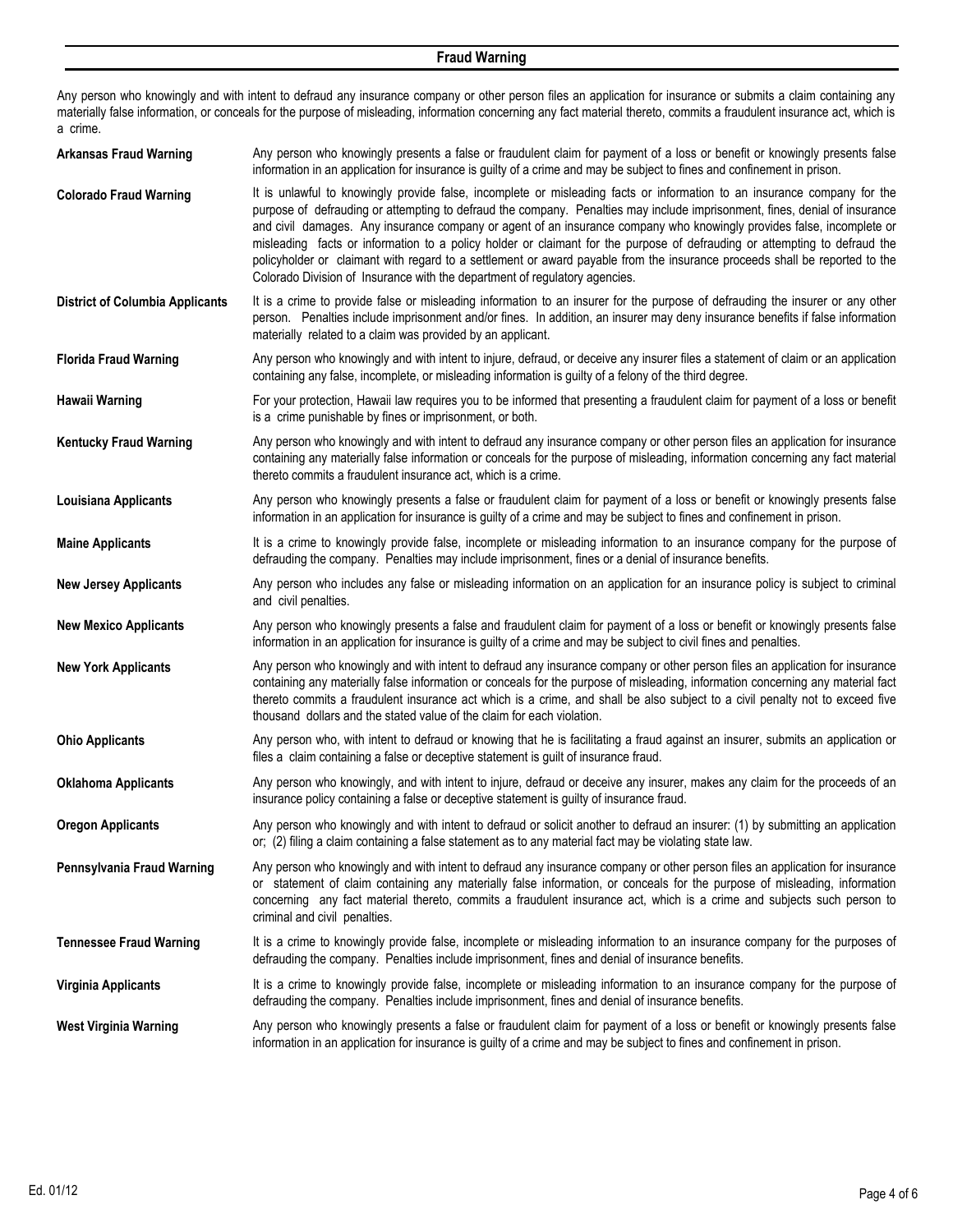### **BREAKDOWN OF AGENCY STAFF Supplemental Application A**

# **Principals, Owners, Officers and Managers:**

| <b>Name</b> | <b>Title</b> | Years of<br><b>Insurance</b><br><b>Experience</b> | Licenses Held & Year Licensed Obtained<br>(CHECK ALL THAT APPLY AND INCLUDE YEAR LICENSED FOR EACH) |  |  |
|-------------|--------------|---------------------------------------------------|-----------------------------------------------------------------------------------------------------|--|--|
|             |              |                                                   | Series VI:<br>Series VII:<br>$P&C$ :<br>Life:                                                       |  |  |
|             |              |                                                   | <b>TP&amp;C:</b><br>∏Series VII:<br>Series VI:<br>Life:                                             |  |  |
|             |              |                                                   | ∃Series VII:<br>Series VI:<br>PAC:<br>Life:                                                         |  |  |
|             |              |                                                   | <b>P&amp;C:</b><br>∃Series VII:<br>Series VI:<br>Life:                                              |  |  |
|             |              |                                                   | ∃Series VII:<br>Series VI:<br><b>TP&amp;C:</b><br>Life:                                             |  |  |

# **Licensed Staff – All Agents, Brokers, Registered Representatives and Employees (other than individuals listed above):**

| <b>Name</b> | <b>Title</b> | <b>Years of</b><br><b>Insurance</b><br><b>Experience</b> | Licenses Held & Year Licensed Obtained<br>(CHECK ALL THAT APPLY AND INCLUDE YEAR LICENSED FOR EACH) |        |            |             |
|-------------|--------------|----------------------------------------------------------|-----------------------------------------------------------------------------------------------------|--------|------------|-------------|
|             |              |                                                          | ヿP&C:                                                                                               | Life:  | Series VI: | Series VII: |
|             |              |                                                          | <b>P&amp;C:</b>                                                                                     | Life:  | Series VI: | Series VII: |
|             |              |                                                          | $\n  PRO:\n$                                                                                        | ∣Life: | Series VI: | Series VII: |
|             |              |                                                          | $\n  PAC$                                                                                           | Life:  | Series VI: | Series VII: |
|             |              |                                                          | $\neg$ P&C:                                                                                         | Life:  | Series VI: | Series VII: |
|             |              |                                                          | <b>∃</b> P&C:                                                                                       | Life:  | Series VI: | Series VII: |
|             |              |                                                          | <b>_P&amp;C:</b>                                                                                    | Life:  | Series VI: | Series VII: |
|             |              |                                                          | <b>P&amp;C:</b>                                                                                     | ÌLife: | Series VI: | Series VII: |
|             |              |                                                          | <b>P&amp;C:</b>                                                                                     | Life:  | Series VI: | Series VII: |
|             |              |                                                          | <b>P&amp;C:</b>                                                                                     | Life:  | Series VI: | Series VII: |

### **Administrative/Clerical Staff:**

| Name | <b>Duties</b> | <b>Client Contact</b><br>(Yes/No) |
|------|---------------|-----------------------------------|
|      |               |                                   |
|      |               |                                   |
|      |               |                                   |
|      |               |                                   |

### **ATTACH ADDITIONAL SHEETS AS NEEDED**